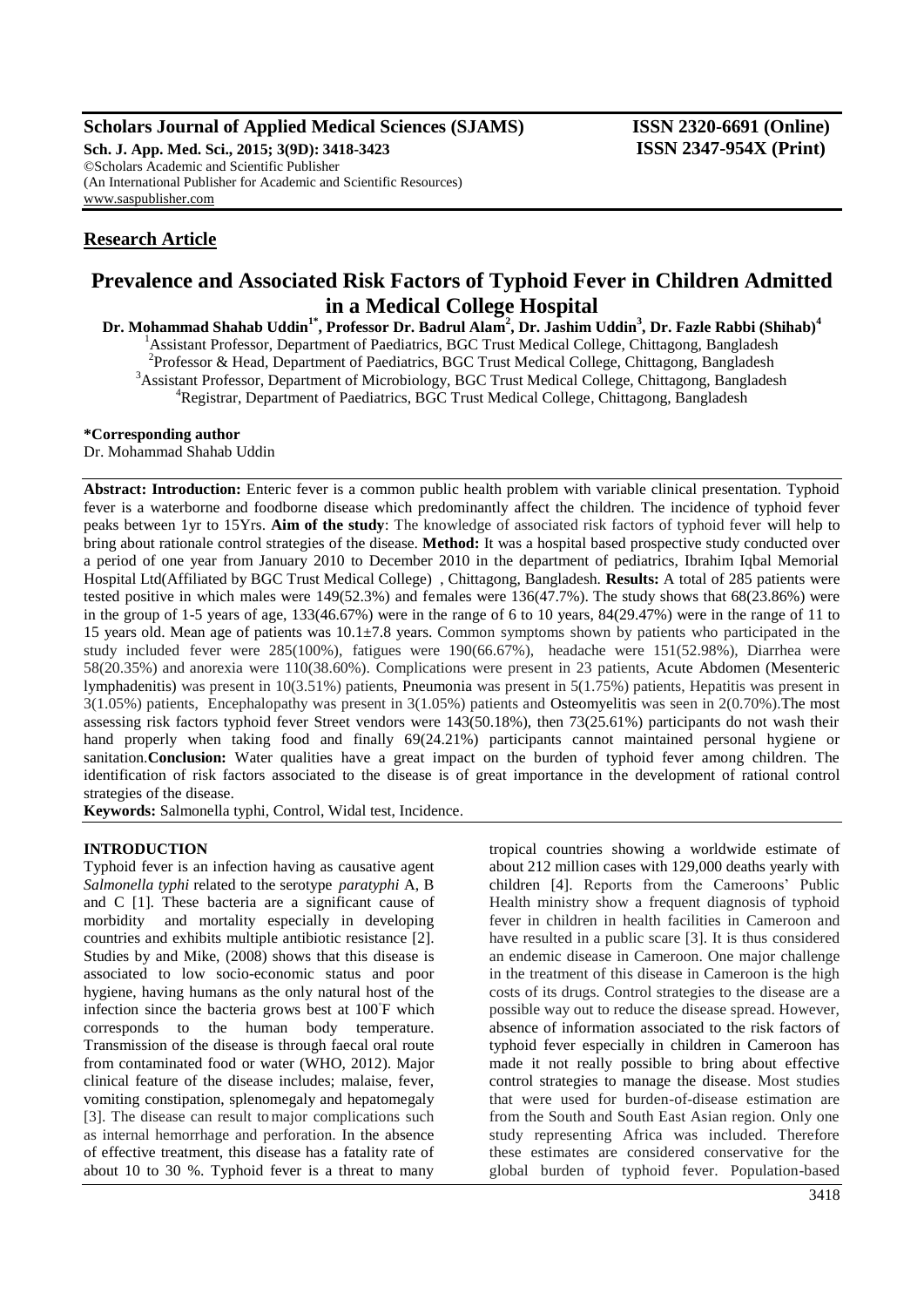incidence estimates for typhoid fever are not available globally, but typhoid fever complications are frequently reported in the literature from almost all regions of the world [5, 6]. Typhoid fever is mainly spread by the faecal-oral route; therefore, transmission is high in areas where the risk of food and especially water contamination is high. Factors that influence contamination of drinking water are the nonavailability of piped water, and improper drainage of sewage [7]. Individual risky behaviors such as not washing hands after defecation and before meals are another contributing factor for typhoid spread. In South East Asia, the incidence of typhoid fever in children is high in urban low socioeconomic squatter settlements where population density is high and living conditions are compromised [8]. Humans are the exclusive host for S. Typhi. The most common source of infection is the ingestion of food contaminated with S. Typhi [9]. Occasionally contaminated eggs and frozen oysters have been found to be associated with typhoid infection [10]. The documented risk factors based on studies in high-risk areas such as Pakistan are consumption of ice cream and flavoured ice drinks from street vendors, raw fruit and vegetables, and a history of contact with a typhoid patient before illness [11]. From thefindings of this study, the knowledge of associated risk factors of typhoid fever will help to bring about rationale control strategies of the disease thus mitigating its spread.

#### **MATERIALS & METHOD**

It was a hospital based prospective study conducted over a period of one year from January 2010 to December 2010 in department of pediatrics, Ibrahim Iqbal Memorial Hospital Ltd (Affiliated by BGC Trust Medical College), *Chittagong*, Bangladesh.

#### **Inclusion criteria:**

All the patients in the age group of 1 to 15 years with clinically suspected enteric fever ICT for salmonella typhi or Blood culture was positive were included in this study.

#### **Exclusion criteria:**

- Age less than one year or more than 15 years.
- Patients who had received antibiotics prior to admission.
- Patients with co morbid conditions.

#### **Blood culture:**

An aliquot (1ml for children) of fresh blood was immediately processed for culture. Blood culture was done by lysis centrifugation method and inoculated on blood agar and Mac Conkey agar media and incubated for 48 hours at 37° C [14, 15]. Suspected bacterial colony was identified by Gram staining and standard biochemical tests [14, 16]. Serotype of Salmonella spp. was identified by slide agglutination test by specific 'O' (lipopolysaccharide), 'H' (flagella) antisera [16].

#### **ICT Test:**

Enteroscreen-WB ICT kit Typhi manufactured by Zephyr Biomedical (Verna Industrial Estate, Verna, Goa, India) was used to detect Salmonella IgM/IgG antibodies against an outer membrane protein of Salmonella Typhi. Test was carried out as per manufacturer's instruction and reading was taken after 15-30 minutes based on appearance of coloured band in the control region and test region. The band in test region represented presence of either anti-Salmonella IgM or IgG. ICT was considered positive if any anti-Salmonella IgM, IgG or IgM+IgG band appeared positive in any sample.

#### **RESULTS**

All patients who were confirmed positive for typhoid took part in the study during that period. A total of 285 patients were tested positive in which males were 149(52.3 %) and females were 136(47.7%) in (Figure-1). The table-1 shows that 68(23.86%) were in the group of 1-5 years of age, 133(46.67%) were in the range of 6 to 10 years, 84(29.47%) were in the range of 11 to 15 years old. Mean age of patients was  $10.1 \pm 7.8$ years. Common symptoms shown by patients who participated in the study included fever were 285(100%), Fatigues were 190(66.67%), Headache were 151(52.98%), Anorexia were 110(38.60%), Constipation were 92(32.28%), Diarrhea were 58(20.35%), Abnormal pain were 47(16.49%), Coated tongue were 165(57.89%), Toxic look were 139(48.77%), Hepatomegaly were 10(3.51%), Splenomegaly were 25(8.77%), Pallor(mild) were 86(30.18%), Jaudice were 11(3.86%) and Abdominal distension were 2(0.7%). Amongst the symptoms, most of the patients presented with fever 285(100%) having temperatures  $\geq 100^{\circ}$  (Table-1). Fatigue was also common in the patients. Some of the patients acknowledged that before being brought to the hospital for check-up they had already taken medications to reduce fever. Laboratory analysis showed that all the typhoid fever cases detected were due to *S. paratyphi* A (Table-1). Complications were present in 23 patients, Acute Abdomen (Mesenteric lymphadenitis) was present in 10(3.51%) patients, Pneumonia was present in  $5(1.75\%)$  patients, Hepatitis was present in  $3(1.05\%)$ patients, Encephalopathy was present in 3(1.05%) patients and Osteomyelitis was seen in 2(0.70%) as shown in (Table-2). A one-way ANOVA (Table-3) carried out on the data obtained from drinking water sources showed a significant difference  $(P \le 0.05)$ between the mean populations of respondents on the sources. A majority of the respondents used tube well as the major source of drinking water  $(23.98 \pm 3.20^{\circ})$ . There was no significant difference in the population of respondents whose source of drinking water was wells, river, streams and other sources. The table shows the socioeconomic status index was considered based on monthly income of parents or guardiansin households. The most assessing risk factors typhoid fever Street vendors were 143(50.18%), then 73(25.61%)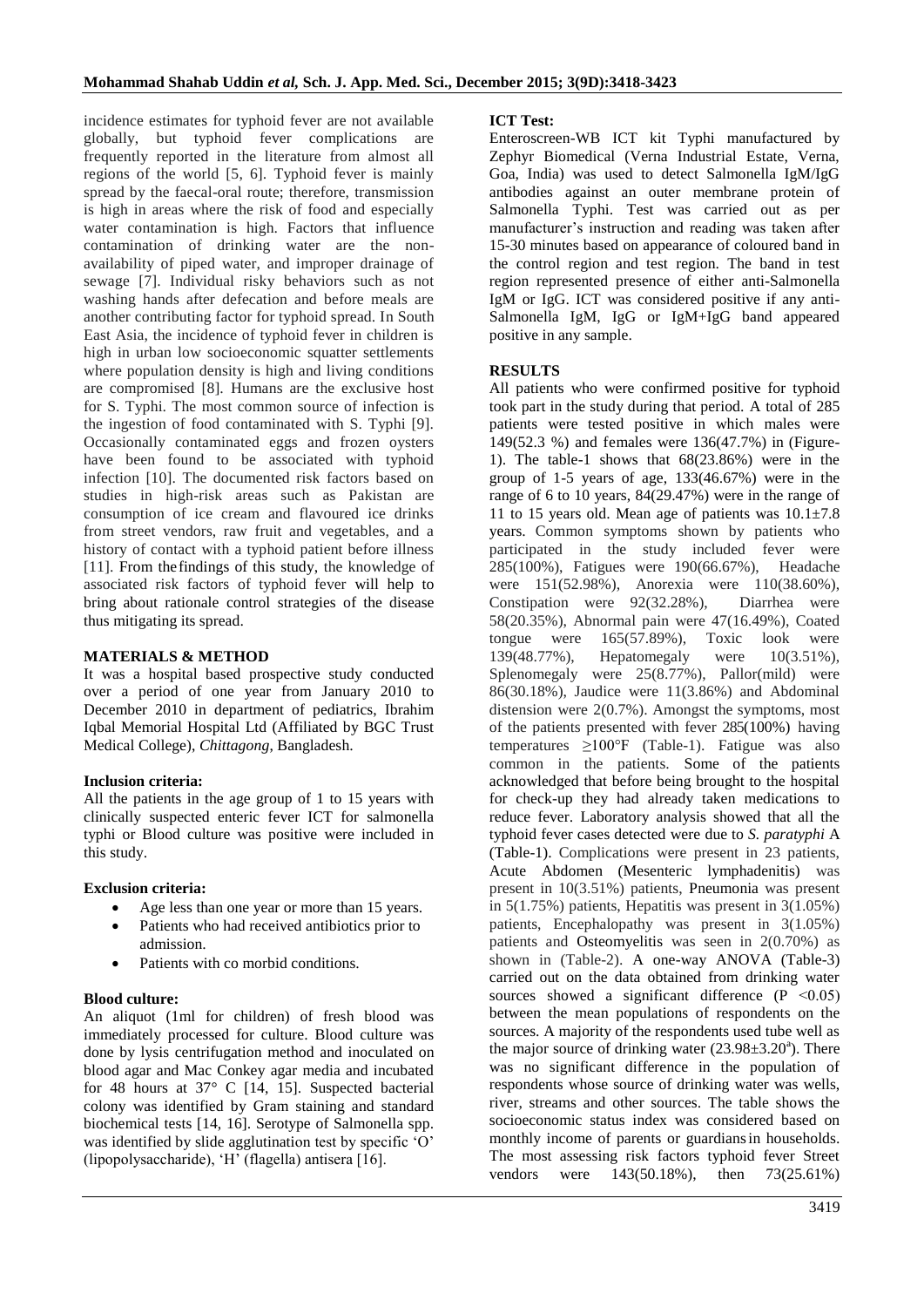participants do not wash their hand properly when taking food and finally 69(24.21%) participants cannot maintained personal hygiene or sanitation. The status was categorized as follows; 21(7.37%) were in the group of below high socio economic status index (>50,000 BDT), 45(14.79%) were in the group of below higher medium socioeconomic status index (between 41,000-50,000 BDT), 63(22.11%) were in the group of below medium socioeconomic status index  $(< 31,000$ -40,000 BDT), 71(24.91%) were in the group of below lower medium socioeconomic status index and

85(29.82%) were in the group of below lower socioeconomic status index (Table-3). Household water treatment methods outlined in the questionnaire included; boiling of water, filtering of water using purchased water filters. A significant difference was recorded among participants on use of treatment methods. Majority of the respondents did not use any treatment method on water before drinking. Others used either boiling or filtering of the water as their water treatment technique.



**Fig-1: Prevalence of Typhoid Fever according to gender distribution (N=285)**

| таліс-т. Бенюдгарніе ани спінсат і гезеніацыі ўг і айсніз. |                |                    |  |  |
|------------------------------------------------------------|----------------|--------------------|--|--|
| <b>Characteristics</b>                                     | N              | Percentage $(\% )$ |  |  |
| Participants according to age (Years)                      |                |                    |  |  |
| 1-5 Years                                                  | 68             | 23.86              |  |  |
| 6 to 10 Years                                              | 133            | 46.67              |  |  |
| 11 to 15 Years                                             | 84             | 29.47              |  |  |
| <b>Clinical signs and symptoms</b>                         |                |                    |  |  |
| Fever $(>100$ °F)                                          | 285            | 100                |  |  |
| Fatigue                                                    | 190            | 66.67              |  |  |
| Headache                                                   | 151            | 52.98              |  |  |
| Anorexia                                                   | 110            | 38.6               |  |  |
| Constipation                                               | 92             | 32.28              |  |  |
| Diarrhea                                                   | 58             | 20.35              |  |  |
| Abnormal Pain                                              | 47             | 16.49              |  |  |
| Coated tongue                                              | 165            | 57.89              |  |  |
| Toxic look                                                 | 139            | 48.77              |  |  |
| Hepatomegaly                                               | 10             | 3.51               |  |  |
| Splenomegaly                                               | 25             | 8.77               |  |  |
| Pallor                                                     | 86             | 30.18              |  |  |
| Jaudice                                                    | 11             | 3.86               |  |  |
| Abdominal distension                                       | $\overline{2}$ | 0.7                |  |  |

| <b>Table-1: Demographic and Clinical Presentation of Patients:</b> |  |  |  |  |
|--------------------------------------------------------------------|--|--|--|--|
|--------------------------------------------------------------------|--|--|--|--|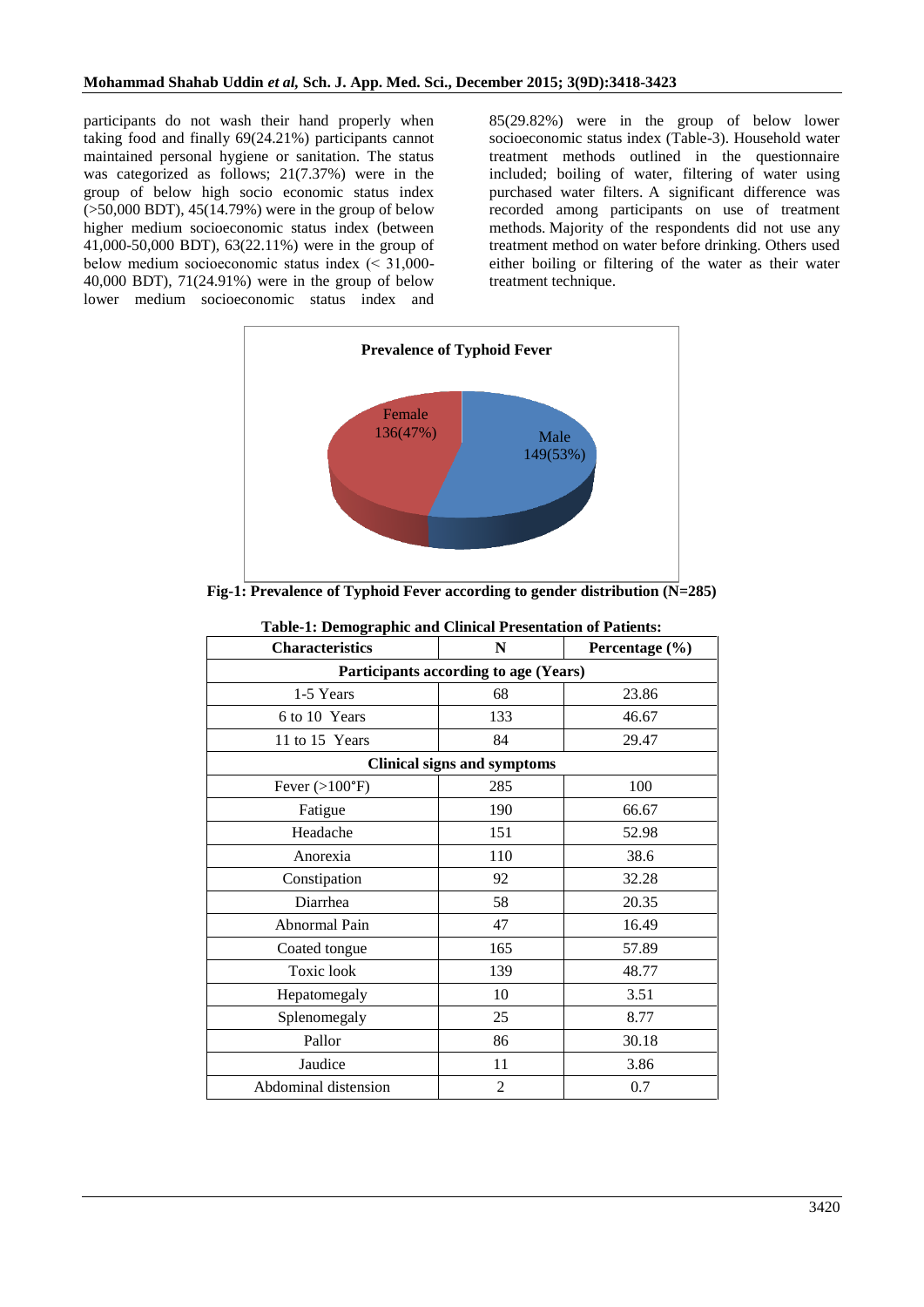| $10010 = 10011101101010$                 |    |                    |  |
|------------------------------------------|----|--------------------|--|
| <b>Complications</b>                     | N  | Percentage $(\% )$ |  |
| Acute Abdomen (Mesenteric lymphadenitis) | 10 | 3.51               |  |
| Pneumonia                                |    | 1.75               |  |
| Hepatitis                                |    | 1.05               |  |
| Encephalopathy                           |    | 1.05               |  |
| Osteomyelitis                            |    |                    |  |

#### **Table-2: Complications**

**Table-3: Assessing risk factors associated with typhoid Fever**

| <b>Characteristics</b>                      | N   | Percentage $(\% )$ |  |
|---------------------------------------------|-----|--------------------|--|
| <b>Source of Drinking Water</b>             |     |                    |  |
| Tube well                                   | 169 | 59.3               |  |
| River and stream                            | 71  | 24.91              |  |
| Other sources                               | 45  | 15.79              |  |
| <b>Assessing Risk Factors</b>               |     |                    |  |
| Street vendors                              | 143 | 50.18              |  |
| Hand wash                                   | 73  | 25.61              |  |
| Sanitation                                  | 69  | 24.21              |  |
| Socioeconomic status index (monthly income) |     |                    |  |
| $\epsilon = 20000$ BDT                      | 85  | 29.82              |  |
| 21000-30000 BDT                             | 71  | 24.91              |  |
| 31000-40000 BDT                             | 63  | 22.11              |  |
| 41000-50000 BDT                             | 45  | 15.79              |  |
| $>50000$ BDT                                | 21  | 7.37               |  |

### **Table 4: Mean population distribution of respondents on sources of drinking water**

| Sources of drinking water        | <b>Mean population of respondents</b> |
|----------------------------------|---------------------------------------|
| Tube well                        | $23.98 \pm 3.20^a$                    |
| River and stream                 | $5.80 \pm 1.50^b$                     |
| Other sources (alternate source) | $4.70 \pm 1.80^b$                     |
| Mean respondents                 | $11.09 \pm 2.10$                      |
| $P=0.001$ (P<0.05)               |                                       |

Values are expressed as mean  $\pm$  SE

a,b Means accompanied by different superscripts differ significantly at P<0.05

### **Table 5: Mean distribution of respondents according to methods of household water treatment**

| <b>Method of water purification</b> | <b>Mean population of respondents</b> |
|-------------------------------------|---------------------------------------|
| None                                | $18.99 \pm 2.90^{\rm b}$              |
| <b>Boiling</b>                      | $7.00 \pm 1.40^{\circ}$               |
| Use of water filters                | $18.00 \pm 1.40^b$                    |
|                                     | ----                                  |

a,b Means accompanied by different superscripts differ significantly at  $P<0.05$ 

## **DISCUSSION**

The gender distribution of typhoid disease in which males were 149(52.3%) and females were 136(47.7%), suggesting that typhoid fever was more prevalent in males than in females among the age group in that locality. Similar research done in Bangladesh and South Africa showed that typhoid fever correlated with gender and case fatality is higher in males compared to females. A greater proportion of positive cases was detected among children with age range 5 to 9 (38.8 %)

while a lesser proportion of patients was found in the age group below 5years (18.2 %). One reason for the high prevalence observed in the age group 5 to 9 is the underdeveloped immune system in growing children; this makes them more vulnerable to this enteric pathogen. The status was categorized as follows; 21(7.37%) were in the group of below high socio economic status index (>50,000 BDT), 45(14.79%) were in the group of below higher medium socioeconomic status index (between 41,000-50,000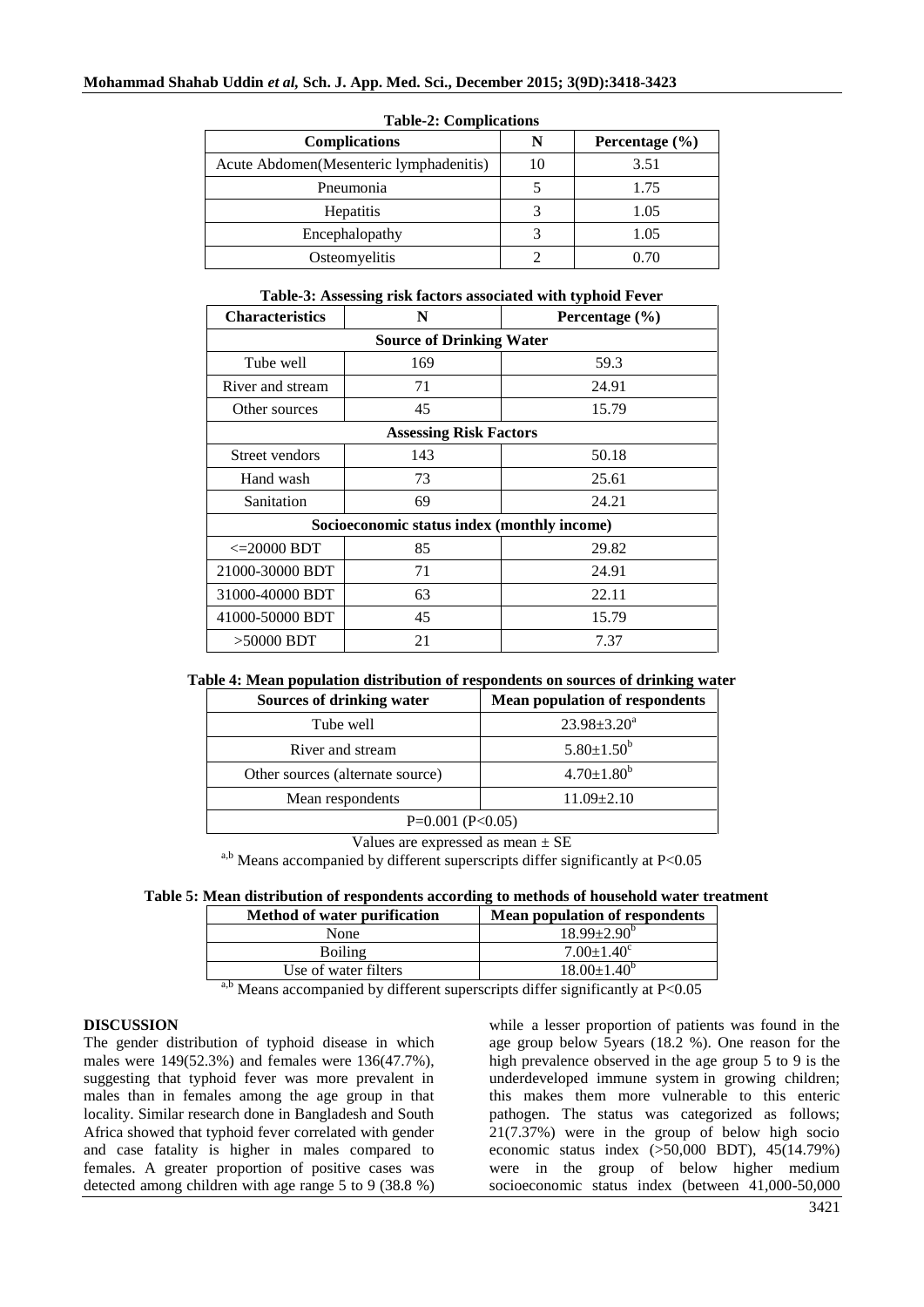BDT), 63(22.11%) were in the group of below medium socioeconomic status index (< 31,000-40,000 BDT), 71(24.91%) were in the group of below lower medium socioeconomic status index and 85(29.82%) were in the group of below lower socioeconomic status index. Similar studies done by Vollaard (2004) show that the prevalence of typhoid infection washigher among lower income category households. Low income category household have hightendency of purchasing and eating cooked food from street vendors which predisposes them to typhoid infection. Street vendors have limited facilities for storing food and cleaning of dishes. This poor hygiene practice is a vehicle for disease transmission. Furthermore low income category household practice poor household hygiene due to lack of means of available portable water connected to their houses. Ram *et al*. (2007) also identified socioeconomic status as a significant risk factor associated in the occurrence of typhoid fever [11]. Most epidemiological studies have related the risk factors to typhoid fever of being waterborne or food borne [9]. Findings obtained from the data showed a significant difference  $(P \le 0.05)$ between the mean populations of respondents' on the sources of drinking water. A majority of the respondents used pipe borne water as a source of drinkingwater though others still used wells, rivers and streams as their main source. Concerning sources of drinking water, UNICEF categorized water sources as improved drinking water source or unimproved drinking water source (UNICEF, 2012). Piped water in dwelling, yard or public taps was classified under improved drinking water source while unprotected springs and dug wells were classified as unimproved source of water. This classification was used to distinguish safe water sources from unsafe sources (UNICEF, 2012). People who drink water from safe sources stand a lower risk of typhoid infection than those who drink from unsafe sources [16]. Similar research carried out on microbial analysis of household wells revealed a high bacterial load and resistant strains of *Salmonella enterica* serover Typhi [7]. With respect to household water treatment methods, a significant difference ( $P \le 0.05$ ) was observed among the population of respondents. Some respondents did not use any household treatment method for water. This could contribute greatly to the prevalence of typhoid fever. Studies carried out by Ram, (2007) in Bangladesh demonstrated that drinking of unboiled water at home was a major risk factor in the occurrence of typhoid fever [11]. Boiling of water in clean containers before drinking could reduce the risk of typhoid fever. This is due to the fact that the *Salmonella typhi* bacteria grow best at a temperature of 37℃ thus very high temperature s kills the bacteria. Boiling, the use of ceramic filters, bleach addition and solar disinfection has been household water treatment interventions introduced by the WHO [7].

#### *Limitations of the study:*

One possible limitation of this study was the limited number of participants which could greatly affect the statistical power of the study. Responses provided in the questionnaire for age group below 11 years was provided by parents and guardians which could introduce recall bias as regards the study.

### **CONCLUSION AND RECOMMENDATIONS**

The results from the study have a lot of significance to health experts. Firstly, it highlights improvement of sanitation and hygiene as the most effective way to prevent the spread of the disease especially in children. Nonetheless, our findings also highlight the need for more sensitization of the public concerning the mechanism of transmission and effective control or preventive methods of the disease.

### *Funding: No funding sources Conflict of interest: None declared*

### **REFERENCES**

- 1. Prem Anand AA, Vennison SJ, Sankar SG, Gilwax Prabhu DI, Vasan PT, Raghuraman T, Jerome Geoffrey C, Vendan SE. Isolation and characterization of bacteria from the gut of Bombyx mori that degrade cellulose, xylan, pectin and starch and their impact on digestion. Journal of Insect Science. 2010 Jan 1; 10(1):107.
- 2. Akinyemi KO, Oladapo O, Okwara CE, Ibe CC, Fasure KA. Screening of crude extracts of six medicinal plants used in South-West Nigerian unorthodox medicine for anti-methicillin resistant Staphylococcus aureus activity. BMC complementary and alternative medicine. 2005 Dec:  $5(1):1-7$ .
- 3. Nsutebu EF, Martins P, Adiogo D. Prevalence of typhoid fever in febrile patients with symptoms clinically compatible with typhoid fever in Cameroon. Tropical medicine & international health. 2003 Jun; 8(6):575-8.
- 4. Steele EM, Baraldi LG, da Costa Louzada ML, Moubarac JC, Mozaffarian D, Monteiro CA. Ultraprocessed foods and added sugars in the US diet: evidence from a nationally representative crosssectional study. BMJ open. 2011 Jan 1; 6(3):e009892.
- 5. Crump JA, et al. Part I. Analysis of data gaps pertaining to Salmonella enterica serotype Typhi infections in low and medium human development index countries, 1984–2005. Epidemiology and Infection 2008; 136: 436–448.
- 6. Parry CM, et al. Randomized controlled comparison of ofloxacin, azithromycin, and an ofloxacin-azithromycin combination for treatment of multidrug-resistant and nalidixic acid-resistant typhoid fever. Antimicrobial Agents and Chemotherapy 2007; 51: 819–825.
- 7. Farooqui A, Khan A, Kazmi SU. Investigation of a community outbreak of typhoid fever associated